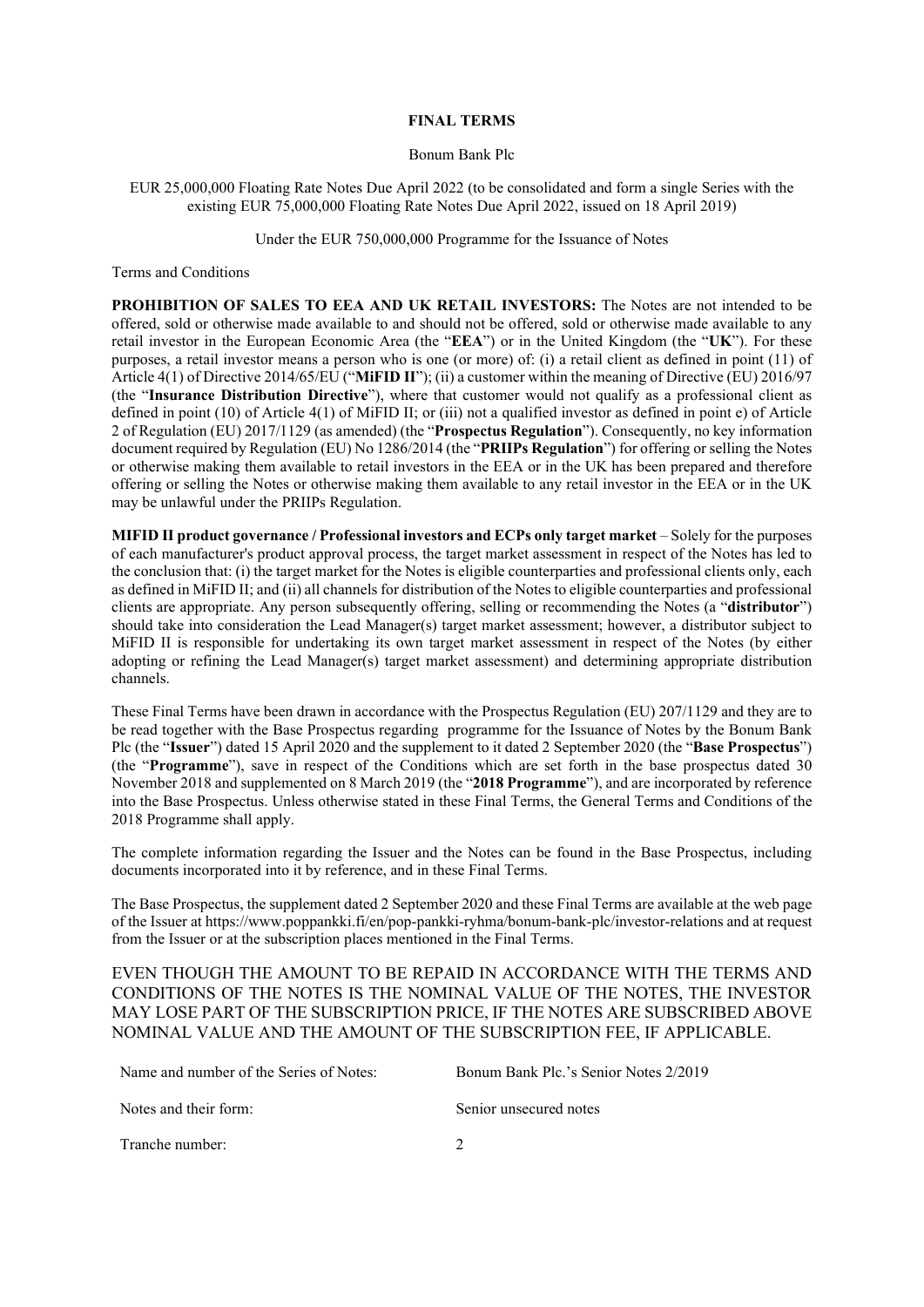| Lead Manager(s):                                                                                     | Swedbank AB (publ)<br>c/o Swedbank AB (publ), Finnish Branch<br>Mannerheimintie 14 B<br>00100 Helsinki<br>Finland                                                                                                                                                                                               |
|------------------------------------------------------------------------------------------------------|-----------------------------------------------------------------------------------------------------------------------------------------------------------------------------------------------------------------------------------------------------------------------------------------------------------------|
| Subscription place(s) of this Tranche of Notes:                                                      | Not applicable                                                                                                                                                                                                                                                                                                  |
| Issuer Agent and Paying Agent:                                                                       | Danske Bank A/S, Finland Branch<br>Televisiokatu 1<br>00075 DANSKE BANK<br>Finland                                                                                                                                                                                                                              |
| Interests of the Lead Manager(s)/other subscription<br>place/other parties taking part in the issue: | The customary sector connected commercial interest                                                                                                                                                                                                                                                              |
| Principal and currency of the Notes:                                                                 | EUR 25,000,000                                                                                                                                                                                                                                                                                                  |
| Number of book-entry units:                                                                          | 250                                                                                                                                                                                                                                                                                                             |
| Priority of the Notes:                                                                               | The<br><b>Notes</b><br>constitute<br>direct,<br>unconditional,<br>unsubordinated and unsecured obligations of the<br>Issuer and rank pari passu among themselves and<br>(save for certain obligations required to be preferred<br>by law) equally with all other senior unsecured<br>obligations of the Issuer. |
| Form of the Notes:                                                                                   | Book-entry securities of Euroclear Finland's Infinity<br>book-entry security system                                                                                                                                                                                                                             |
| Denomination of book-entry unit:                                                                     | EUR 100,000                                                                                                                                                                                                                                                                                                     |
| The minimum amount of Notes to be offered for<br>subscription:                                       | EUR 100,000                                                                                                                                                                                                                                                                                                     |
| Subscription fee:                                                                                    | The Lead Manager(s) do not charge the costs related<br>to issuing the Notes to the Noteholders                                                                                                                                                                                                                  |
| Payment of subscription:                                                                             | Subscriptions shall be paid for as instructed in<br>connection with the subscription                                                                                                                                                                                                                            |
| Issue date:                                                                                          | 9 September 2020                                                                                                                                                                                                                                                                                                |
| Issue price:                                                                                         | The issue price is fixed: 100.218 per cent. plus<br>accrued interest from 18 July 2020.                                                                                                                                                                                                                         |
| Amount and manner of redemption:                                                                     | The nominal amount of principal of the Note                                                                                                                                                                                                                                                                     |
|                                                                                                      | The Notes will be repaid in one instalment on the<br>Maturity Date.                                                                                                                                                                                                                                             |
| <b>Maturity Date:</b>                                                                                | 18 April 2022                                                                                                                                                                                                                                                                                                   |
| Interest:                                                                                            | Condition 8.2 (Floating reference interest rate):                                                                                                                                                                                                                                                               |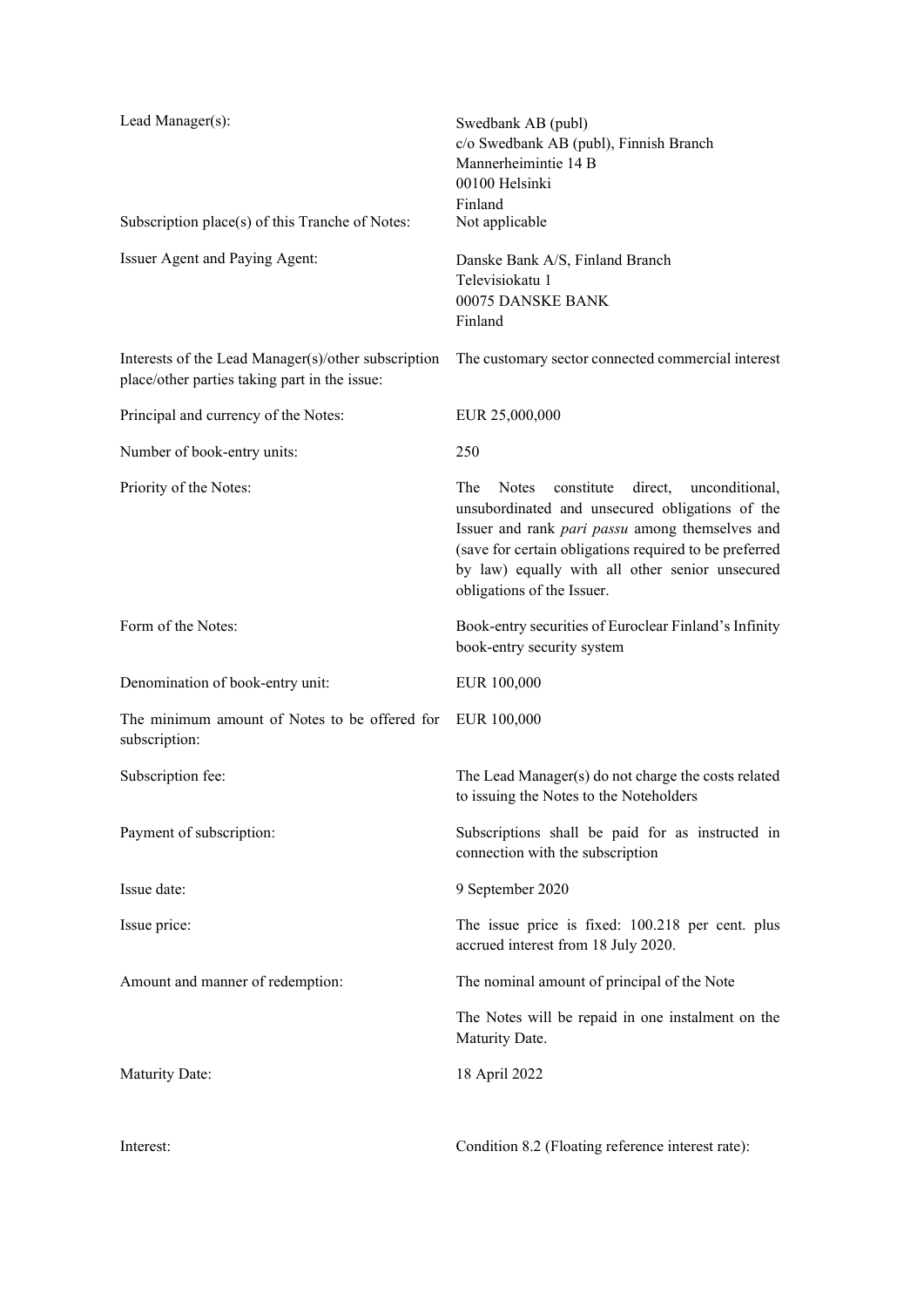|                                     | Margin 0.88 per cent. p.a.                                                                                                                                                                                                                                                                                |
|-------------------------------------|-----------------------------------------------------------------------------------------------------------------------------------------------------------------------------------------------------------------------------------------------------------------------------------------------------------|
|                                     | Interest payment date(s): 18 April, 18 July, 18<br>October and 18 January each year commencing on<br>18 October 2020 until the Maturity Date.                                                                                                                                                             |
| Day Count Fraction                  | Actual/360                                                                                                                                                                                                                                                                                                |
| Minimum/maximum amount of interest: | Applicable: minimum interest rate 0.0 per cent. p.a.                                                                                                                                                                                                                                                      |
| Business day convention:            | Modified Following, adjusted                                                                                                                                                                                                                                                                              |
| Business day:                       | A day on which Helsinki and TARGET2 is<br>operating.                                                                                                                                                                                                                                                      |
| Delivery of book-entry securities:  | The time when the book-entry securities are<br>recorded in the book-entry security accounts<br>specified by the subscribers is estimated to be 9<br>September 2020.                                                                                                                                       |
| Relevant benchmark                  | EURIBOR is provided by EMMI, the European<br>Money Markets Institute. As at the date hereof,<br>EMMI appears in the register of administrators and<br>benchmarks established and maintained by ESMA<br>pursuant to Article 36 (Register of administrators<br>and benchmarks) of the Benchmark Regulation. |
| ISIN code of the Series of Notes:   | FI4000378740                                                                                                                                                                                                                                                                                              |

EURIBOR of 3 months